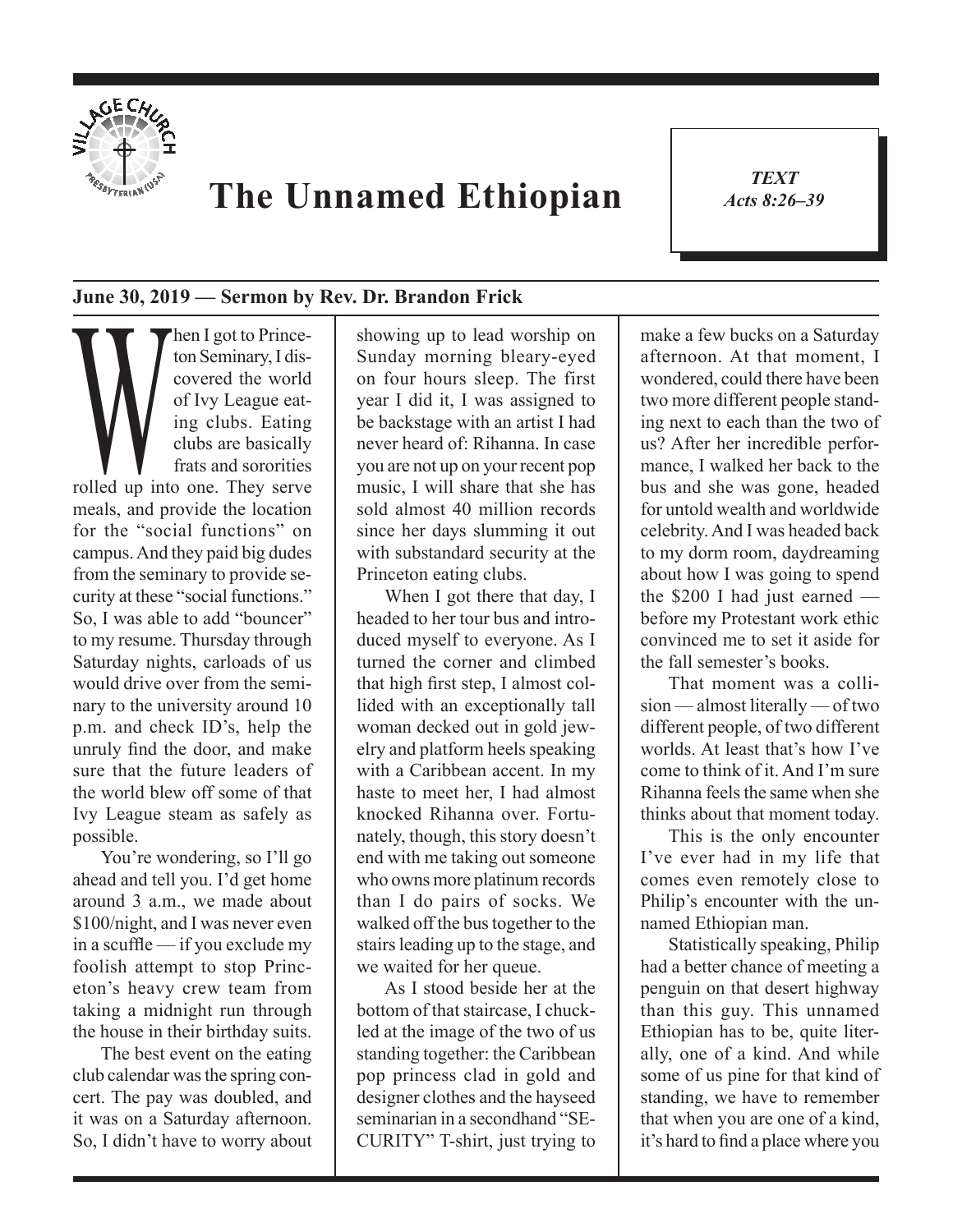2

really belong. The way he is described makes this man, at least in my mind, the most definitive outsider in all of the Bible.

First, it tells us that he was from Ethiopia, which is like their way of saying Timbuktu. So, saying someone was from Ethiopia was like saying, at least as I heard it growing up, "Dey ain't from 'round here." In his case though, it was probably true, because he served the Ethiopian Queen as her treasurer. But his dark skin and the signs of his significant wealth would have certainly caught the attention of Philip and anyone else from Galilee traveling this wilderness back road. The last thing they would have expected to see, to put it bluntly, is a black man flying past them on a chariot. And if they looked hard, they would have seen him reading the Jewish scriptures on his way back from the temple. This means he's one of the few literate people in his day, and that he's either an Ethiopian Jew or a God-fearer, a semi-convert to Judaism, who worships the God of Abraham, but doesn't keep the Old Testament law. Either way, the religious group to which he belongs is very small.

And finally, the thing that would have pushed him to the fringes of the ancient world is that he's a eunuch. So either by vow, or more than likely, by forced disfigurement, he cannot have children. It did not matter where you went in the ancient world, the inability to have children was considered a curse. And eunuchs were viewed as the embodiment of that curse, so much so that the Old Testament has an ongoing internal debate about whether eunuchs could participate fully in the law and its rituals. The second-century Greek writer Lucian described eunuchs as "hybrid and monstrous, outside of human nature." And the Jewish historian Josephus urged people to drive them away.<sup>1</sup>

His religion and education, his country of origin and wealth, his life as treasurer and eunuch: all of these would have placed him on the outside looking in anywhere he lived, even in Ethiopia — but especially in the southern backwoods of Galilee. So, the Holy Spirit like a parent nudging her child to go talk to the new kid at the playground — convinces Philip to go talk to this man. He must be an obedient extrovert because he *runs* to the chariot. He overhears the Ethiopian man reading from a scroll containing the book of Isaiah, and then, for some odd reason, breaks the ice with this new friend by saying, "Do you understand what you are reading?" Now introducing yourself as a know-it-all to a stranger is not a tactic advised in the book *How to Win Friends and Influence People*, but before you get too critical of Philip, let me tell you firsthand that I've made this type of strategy work in my own life, and not in the way you may be thinking.

About halfway through the final semester of my senior year, I developed a little crush on a girl who lived three townhouses down from mine, and she was a psychology major. For the sake of this story, let's call her "Maren." That year, I was taking psychology, and every night we'd start chatting on Instant Messenger. Ya'll remember Instant Messenger? It was like texting, but from a computer heavier than most of our TVs now. So, she'd write, "What are you doing?" and I'd respond "Trying to get my head around all this psychology stuff."

"Well, I could come by and help." [Fist pump.]

"Cool. Just come by whenever." And then I'd sit at the kitchen table and eagerly stare out the window for Maren. She'd show up, and we'd talk for hours and hours — not just about Pavlov's dogs and experiments with rats, but about everything, anything to not have to say goodbye because we were crushing hard on one another.

I did great in Psychology, partially because I was taking it pass/fail and was carrying a 98 average for weeks before I sought out that extra "tutoring." But more importantly, the whole teacher/student dynamic not only made me a new friend, but a lady friend. So, as odd as it is, Philip's strategy is a winner in my book. With it, Philip put into action one of the essential tenets of the early church: The gospel is for EVERYONE! It doesn't matter where they're from, the color of their skin, or what they drive; the good news of Jesus Christ is for all people.

If the Spirit calls Philip, an upstanding churchman, to share this good news with a stranger in the wilderness, then you better believe that the Spirit is doing the same with us. The challenge set before the church, even before there was a church — when it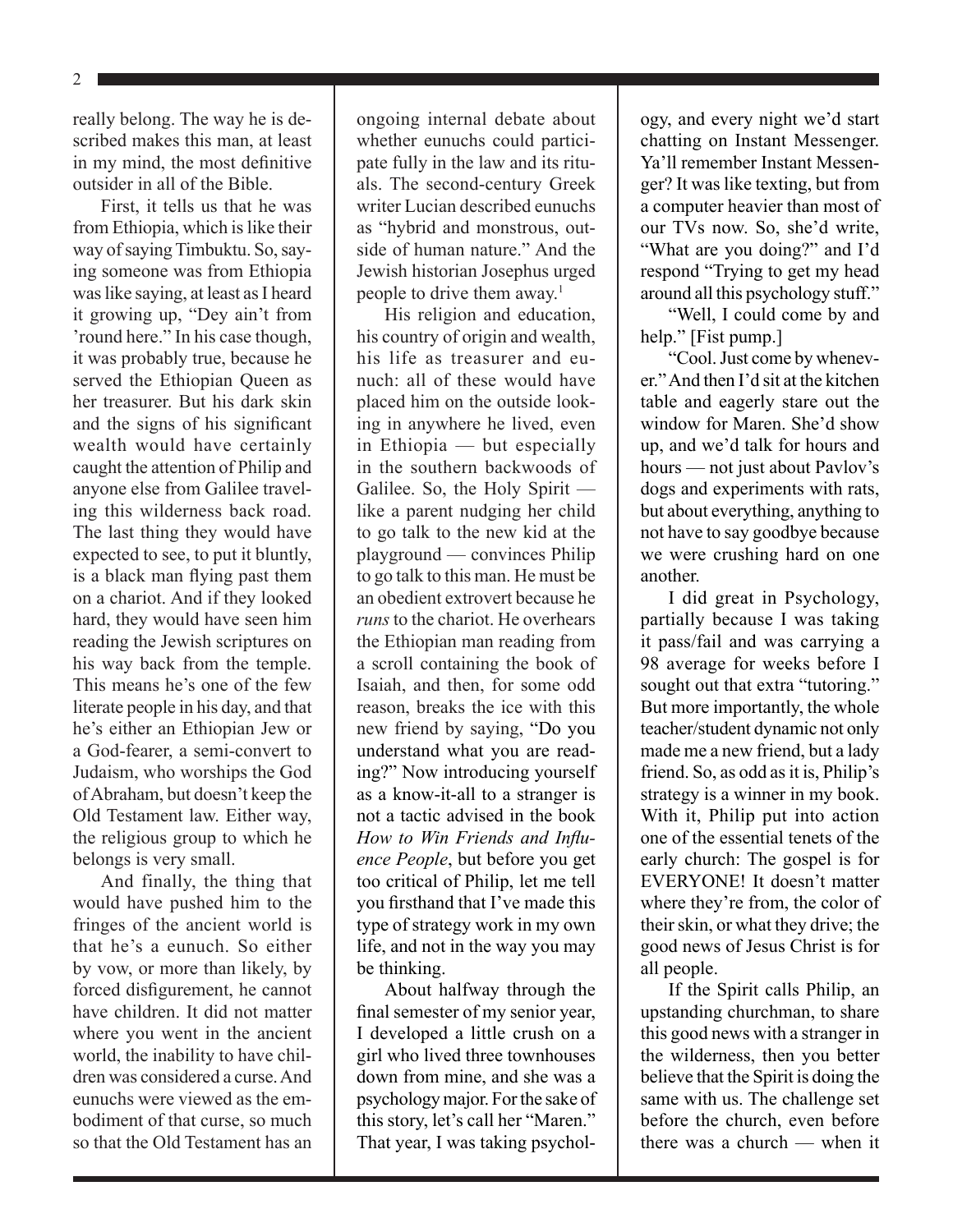was just Jesus calling, dining, and loving the outcast and oppressed — has been not to walk, but to run — run *toward* those we might be otherwise tempted to run *away* from with good news. This will remain the challenge for the church, and for Village on Antioch at this, the start of our third year, and beyond: to run towards those forced to the margins and to share with them the good news that just because they've been pushed to the outside, doesn't mean they're outsiders. Their place is inside; inside the church, and inside the very heart of God.

Now, delivering this kind of news means that we will have to be open and probably a little uncomfortable, but that's the call of the Spirit. It wasn't the Ethiopian's responsibility to break the ice; it was Philip's, and now ours — because to expect people already in vulnerable situations to further make themselves vulnerable is not only unrealistic, but cruel. So, our ministry to the vulnerable must begin with our own vulnerability.

I see this already happening here: at the Food Pantry and Cross-Lines, greeting and welcoming on Sunday mornings, blessing animals and dressing up for VBS' alien day. (Boy, some of our leaders went all out last week.) But, if we *continue* to do this, what might we imagine, in the year to come, for ways to begin new relationships with those pushed out to the margins?

Please don't misunderstand me: This is not just about *us* helping *others* on the margins, but about *them* helping *us* too. That's what happens in any Spirit-bound relationship, and in today's text. The Unnamed Ethiopian makes Philip and the church stronger just by asking three questions. His first question is how he can understand the scriptures without someone to help. He gets just how deep scripture goes and how important it will be to have community as he plumbs its depths. After reading the passage from Isaiah that describes a lamb slain unjustly, he asks Philip who he thinks the passage is talking about. That's a really important practice: to ask someone else what they think, before we begin pontificating.

And his final question, it is a humdinger. They're riding in his chariot; he sees water and asks, "What is to prevent me being baptized?" That sounds a little wooden, so let me offer the Brandon translation. He asks, "Is there any reason I can't get baptized right now?" This puts Philip in an interesting position, because it is unfortunately true that in the church, when someone starts a question with "Is there any reason I can't …" someone eagerly finds a reason they in fact cannot.

Our church's constitution clearly states on page 34, Section C, Roman numeral 58: *Well, the thing is, we're gonna' need you to fill out some paperwork. It's not much. …* Or the classic: *We've never done it that way before.*

Philip could have said to him, "So we're about to have this big conference in Jerusalem in just a few days, or weeks, maybe months. So if we could just hold off on your baptism until the pillars of the church decide, I could meet you back here, and we could do it decently and in order. I'll even write up a certificate for you!"

But Philip doesn't. He walks out of the chariot with this man from Ethiopia, who would have been on the outside looking in to every social circle in the world, and shows him, as he is surrounded by the waters of baptism, that Christ has unabashedly claimed him as his own. How tragic would this story be if it didn't end this way; if Philip would have found something to prevent them from this incredible moment? Thank God that these two people, who knew the good news of Christ crucified and resurrected, just couldn't imagine a reason why that God, a God who loved that deeply, wouldn't welcome this spontaneous act of worship. In just three good questions, this newly-baptized brother has shown Philip how community should work, what humility looks like, and how to be open to the Spirit, which blows where and will it may.

When people can open themselves up like that, relationships that build each other up are naturally formed. It is always easier to stay in the blocks instead of racing with all our might, but when we run alongside Philip, with the Spirit at our back, we find victory with and in each other.

Last October, before many of you arrived for our service night, I got to see just one form of this. When I opened the main doors, I saw a few of you talking with a young man. I believe